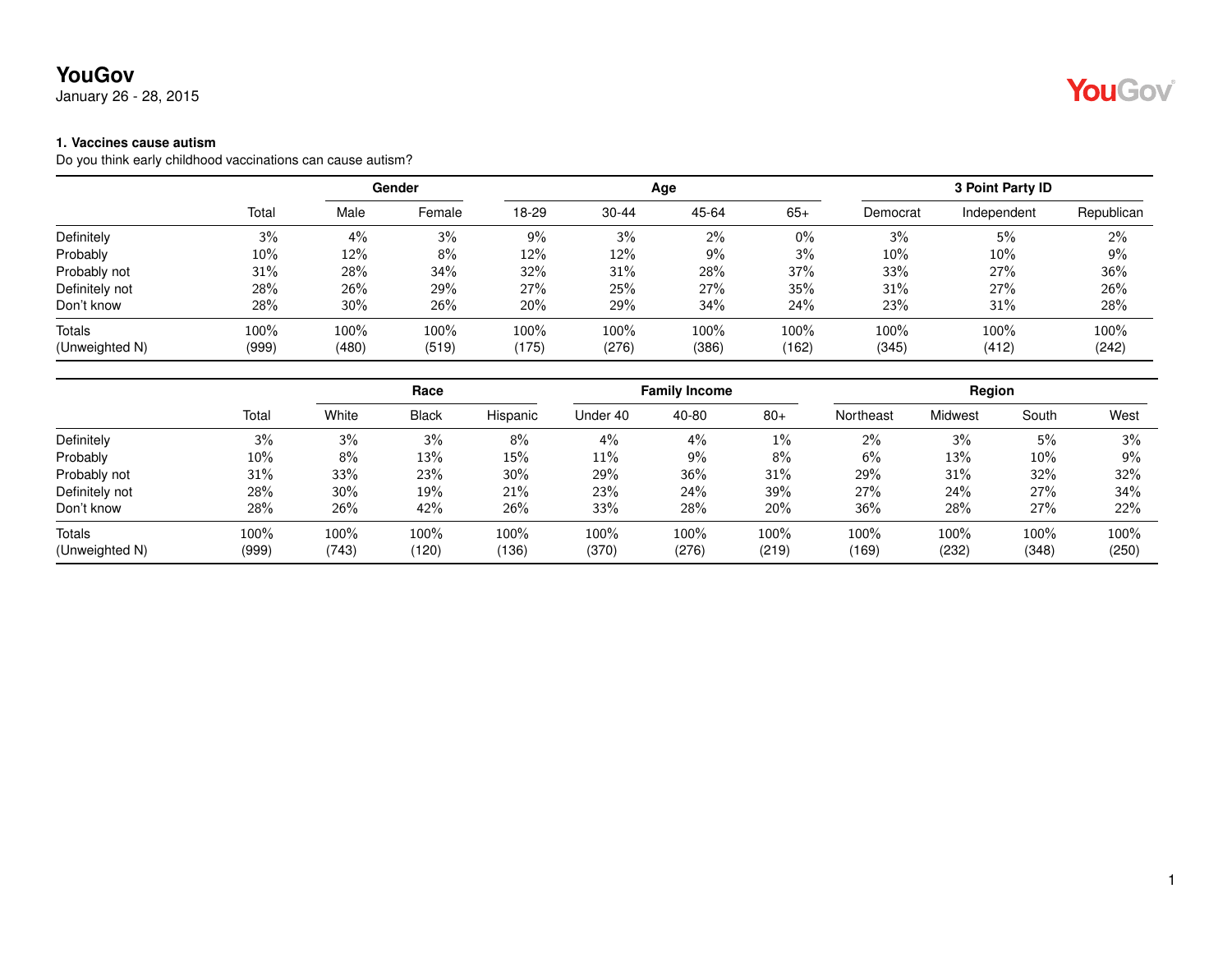January 26 - 28, 2015



### **2. Vaccines required**

When it comes to childhood diseases, like measles, mumps, and whooping cough, should all children be required to get vaccinations or should parents be able to decide whether or not to vaccinate their children?

|                        |         | <b>Gender</b> |        |       |           | Age   | 3 Point Party ID |          |             |            |
|------------------------|---------|---------------|--------|-------|-----------|-------|------------------|----------|-------------|------------|
|                        | Total   | Male          | Female | 18-29 | $30 - 44$ | 45-64 | $65+$            | Democrat | Independent | Republican |
| All children should be |         |               |        |       |           |       |                  |          |             |            |
| required               | 57%     | 52%           | 61%    | 42%   | 50%       | 64%   | 73%              | 70%      | 48%         | 57%        |
| Parents should be able |         |               |        |       |           |       |                  |          |             |            |
| to decide              | 32%     | 36%           | 28%    | 43%   | 37%       | 26%   | 21%              | 19%      | 39%         | 35%        |
| Don't know             | $11\%$  | 12%           | 11%    | 15%   | 14%       | $9\%$ | 6%               | 11%      | 13%         | 8%         |
| Totals                 | 100%    | 100%          | 100%   | 100%  | 100%      | 100%  | $100\%$          | 100%     | 100%        | 100%       |
| (Unweighted N)         | (1,000) | (480)         | (520)  | (175) | (276)     | (386) | (163)            | (345)    | (413)       | (242)      |

|                        |         | Race  |              | <b>Family Income</b> |          |       | Region |           |         |       |       |
|------------------------|---------|-------|--------------|----------------------|----------|-------|--------|-----------|---------|-------|-------|
|                        | Total   | White | <b>Black</b> | Hispanic             | Under 40 | 40-80 | $80+$  | Northeast | Midwest | South | West  |
| All children should be |         |       |              |                      |          |       |        |           |         |       |       |
| required               | 57%     | 58%   | 58%          | 49%                  | 51%      | 63%   | 67%    | 59%       | 52%     | 60%   | 56%   |
| Parents should be able |         |       |              |                      |          |       |        |           |         |       |       |
| to decide              | 32%     | 33%   | 31%          | 28%                  | 33%      | 31%   | 26%    | $30\%$    | 37%     | 28%   | 35%   |
| Don't know             | 11%     | $9\%$ | 11%          | 23%                  | $16\%$   | 7%    | 7%     | $10\%$    | 11%     | 13%   | 9%    |
| Totals                 | 100%    | 100%  | 100%         | 100%                 | 100%     | 100%  | 100%   | 100%      | 100%    | 100%  | 100%  |
| (Unweighted N)         | (1,000) | (744) | (120)        | (136)                | (370)    | (277) | (219)  | (169)     | (232)   | (349) | (250) |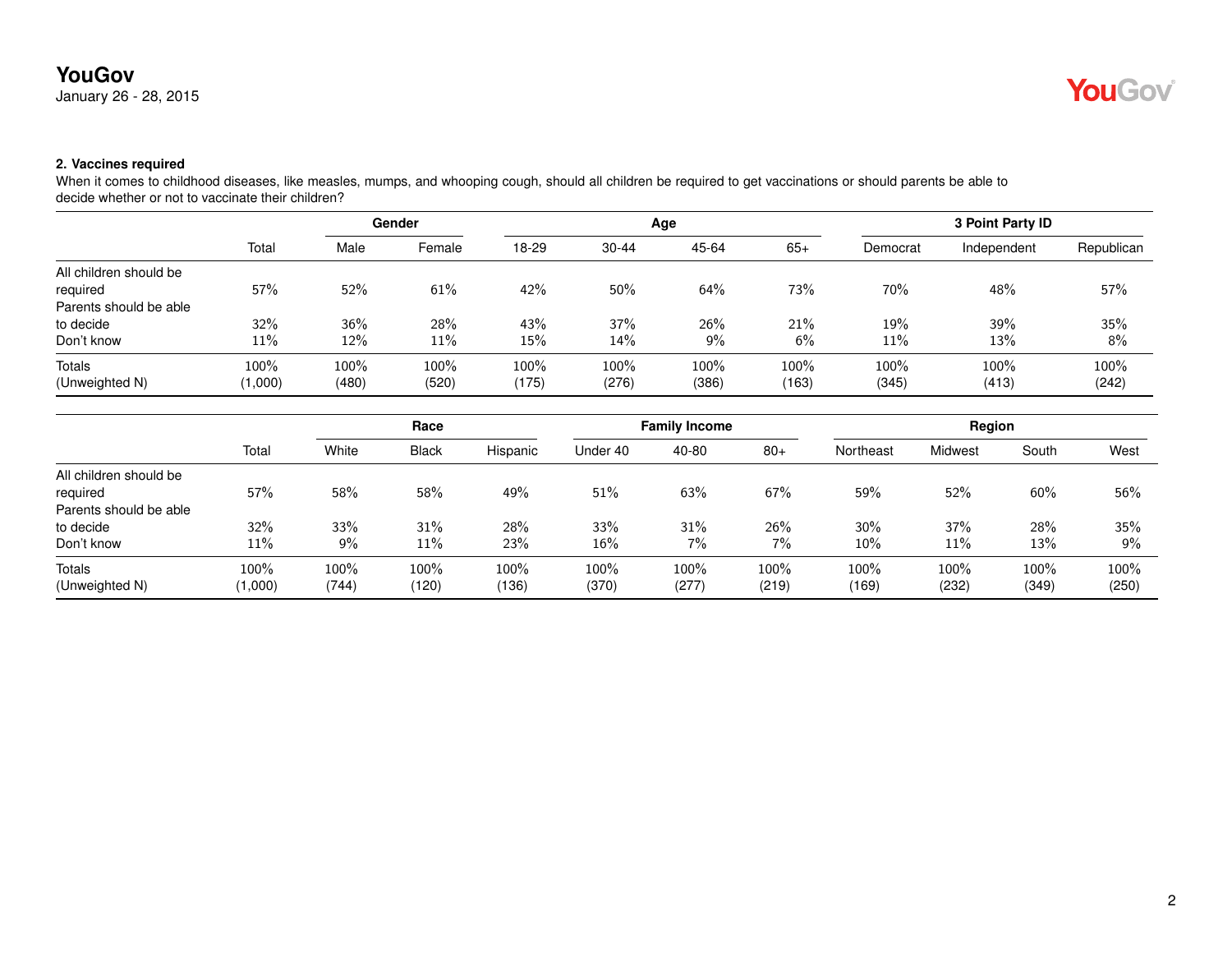January 26 - 28, 2015

# YouGov®

### **3. Received MMR**

Have you received the MMR (measles, mumps and rubella) vaccinations?

|                          |               |               | Gender        |               |               | Age           |               |               | 3 Point Party ID |               |
|--------------------------|---------------|---------------|---------------|---------------|---------------|---------------|---------------|---------------|------------------|---------------|
|                          | Total         | Male          | Female        | 18-29         | $30 - 44$     | 45-64         | $65+$         | Democrat      | Independent      | Republican    |
| Yes                      | 71%           | 69%           | 72%           | 59%           | 72%           | 79%           | 66%           | 69%           | 69%              | 78%           |
| <b>No</b>                | 12%           | 13%           | 11%           | 13%           | 11%           | 11%           | 15%           | 15%           | $10\%$           | 11%           |
| Don't remember           | 17%           | 18%           | 17%           | 27%           | 17%           | 10%           | 19%           | $15\%$        | 21%              | 11%           |
| Totals<br>(Unweighted N) | 100%<br>(997) | 100%<br>(478) | 100%<br>(519) | 100%<br>(175) | 100%<br>(273) | 100%<br>(386) | 100%<br>(163) | 100%<br>(344) | 100%<br>(411)    | 100%<br>(242) |

|                                 | Race          |               |               | <b>Family Income</b> |               |               | Region        |               |               |               |               |
|---------------------------------|---------------|---------------|---------------|----------------------|---------------|---------------|---------------|---------------|---------------|---------------|---------------|
|                                 | Total         | White         | <b>Black</b>  | Hispanic             | Under 40      | 40-80         | $80+$         | Northeast     | Midwest       | South         | West          |
| Yes                             | 71%           | 74%           | 62%           | 63%                  | 67%           | 73%           | 85%           | 76%           | 74%           | 68%           | 68%           |
| No                              | 12%           | 10%           | 23%           | 13%                  | 16%           | 8%            | 8%            | 11%           | $10\%$        | 13%           | 14%           |
| Don't remember                  | 17%           | 16%           | 14%           | 24%                  | 17%           | 19%           | $7\%$         | 13%           | 16%           | 19%           | 18%           |
| <b>Totals</b><br>(Unweighted N) | 100%<br>(997) | 100%<br>(742) | 100%<br>(119) | 100%<br>(136)        | 100%<br>(369) | 100%<br>(276) | 100%<br>(218) | 100%<br>(169) | 100%<br>(230) | 100%<br>(348) | 100%<br>(250) |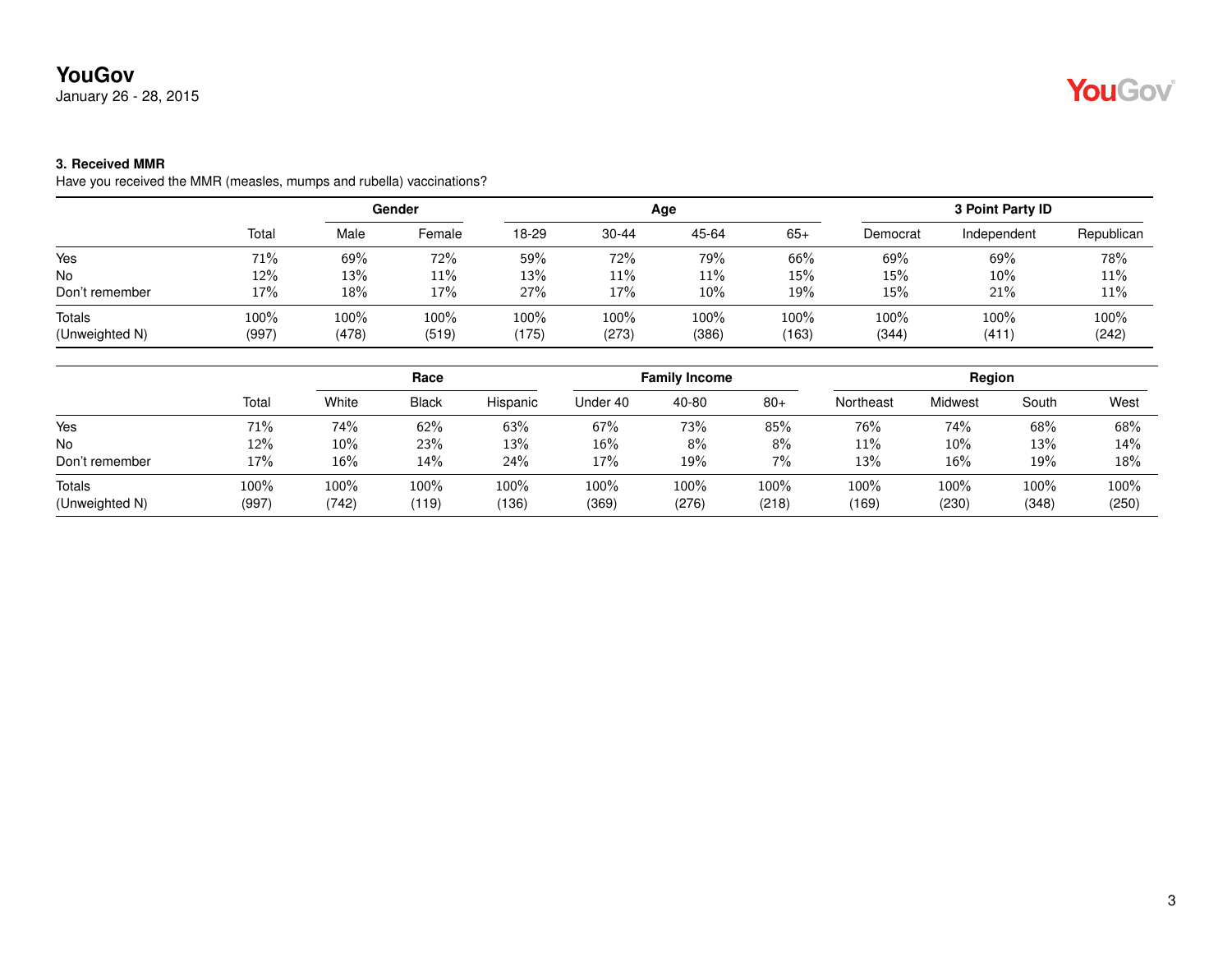January 26 - 28, 2015

# YouGov®

#### **4. Children under the age of 18**

Are you the parent or guardian of any children under the age of 18?

|                |         |       | Gender |       |           | Age   |       |          | 3 Point Party ID |            |
|----------------|---------|-------|--------|-------|-----------|-------|-------|----------|------------------|------------|
|                | Total   | Male  | Female | 18-29 | $30 - 44$ | 45-64 | $65+$ | Democrat | Independent      | Republican |
| Yes            | 24%     | 20%   | 28%    | 17%   | 44%       | 21%   | 5%    | 22%      | 26%              | 23%        |
| <b>No</b>      | 76%     | 80%   | 72%    | 83%   | 56%       | 79%   | 95%   | 78%      | 74%              | 77%        |
| Totals         | 100%    | 100%  | 100%   | 100%  | 100%      | 100%  | 100%  | 100%     | 100%             | 100%       |
| (Unweighted N) | (1,000) | (480) | (520)  | (175) | (276)     | (386) | (163) | (345)    | (413)            | (242)      |

|                |         | Race  |              |          |          | <b>Family Income</b> |       | Region    |         |       |       |
|----------------|---------|-------|--------------|----------|----------|----------------------|-------|-----------|---------|-------|-------|
|                | Total   | White | <b>Black</b> | Hispanic | Under 40 | 40-80                | $80+$ | Northeast | Midwest | South | West  |
| Yes            | 24%     | 22%   | 25%          | 34%      | 23%      | 27%                  | 30%   | 23%       | 21%     | 25%   | 25%   |
| No             | 76%     | 78%   | 75%          | 66%      | 77%      | 73%                  | 70%   | 77%       | 79%     | 75%   | 75%   |
| Totals         | 100%    | 100%  | 100%         | $100\%$  | 100%     | 100%                 | 100%  | 100%      | 100%    | 100%  | 100%  |
| (Unweighted N) | (1,000) | (744) | (120)        | (136)    | (370)    | (277)                | (219) | (169)     | (232)   | (349) | (250) |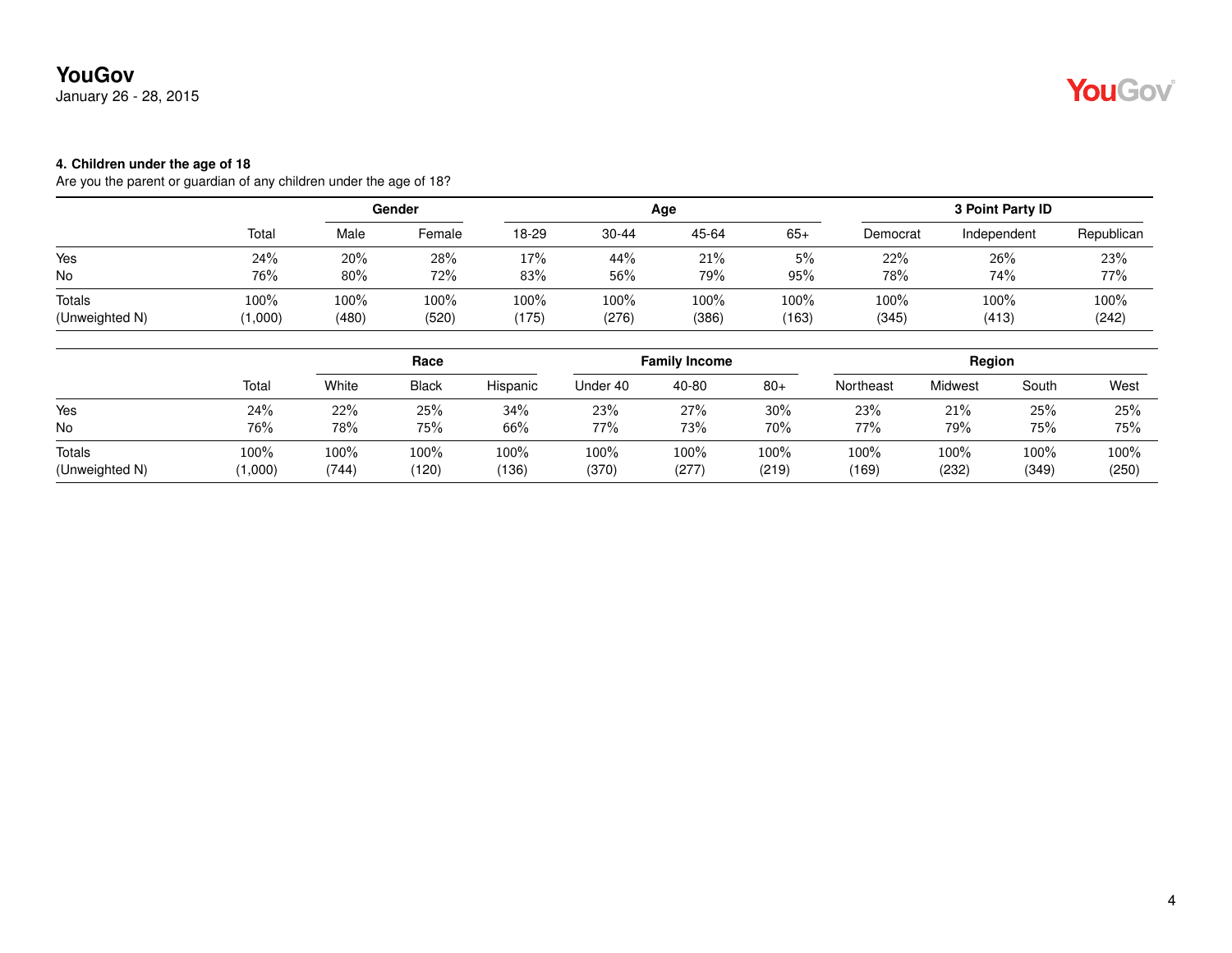**5. Kids received MMR** Have your children received MMR (measles, mumps and rubella) vaccinations? *Asked of those who are the parent or guardian of any children under the age of 18*

|                |        | Gender |        |       |           | Age   |                          | 3 Point Party ID |             |            |  |
|----------------|--------|--------|--------|-------|-----------|-------|--------------------------|------------------|-------------|------------|--|
|                | Total  | Male   | Female | 18-29 | $30 - 44$ | 45-64 | $65+$                    | Democrat         | Independent | Republican |  |
| Yes            | 82%    | 75%    | 86%    | 53%   | 82%       | 93%   | 100%                     | 82%              | 79%         | 88%        |  |
| <b>No</b>      | $11\%$ | 14%    | 9%     | 40%   | $10\%$    | $1\%$ | $\overline{\phantom{m}}$ | $10\%$           | 14%         | 6%         |  |
| Don't remember | 7%     | 11%    | 5%     | $7\%$ | 8%        | $7\%$ | -                        | 8%               | 7%          | 6%         |  |
| Totals         | 100%   | 100%   | 100%   | 100%  | 100%      | 100%  | 100%                     | $100\%$          | 100%        | 100%       |  |
| (Unweighted N) | (235)  | (101)  | (134)  | (31)  | (119)     | (80)  | (5)                      | (77)             | (103)       | (55)       |  |

|                |       | Race  |              |          |          | <b>Family Income</b> |       | Region                   |         |       |      |
|----------------|-------|-------|--------------|----------|----------|----------------------|-------|--------------------------|---------|-------|------|
|                | Total | White | <b>Black</b> | Hispanic | Under 40 | 40-80                | $80+$ | Northeast                | Midwest | South | West |
| Yes            | 82%   | 88%   | 74%          | 66%      | 77%      | 86%                  | 93%   | 86%                      | 78%     | 76%   | 92%  |
| No             | 11%   | 7%    | 17%          | 23%      | 10%      | 13%                  | 6%    | 14%                      | 6%      | 15%   | 6%   |
| Don't remember | 7%    | 6%    | 8%           | 11%      | 13%      | 1%                   | $1\%$ | $\overline{\phantom{0}}$ | 16%     | $9\%$ | 2%   |
| Totals         | 100%  | 100%  | 100%         | 100%     | 100%     | 100%                 | 100%  | 100%                     | 100%    | 100%  | 100% |
| (Unweighted N) | (235) | (159) | (31          | (45)     | (76)     | (68)                 | (70)  | (37                      | (53)    | (85)  | (60) |